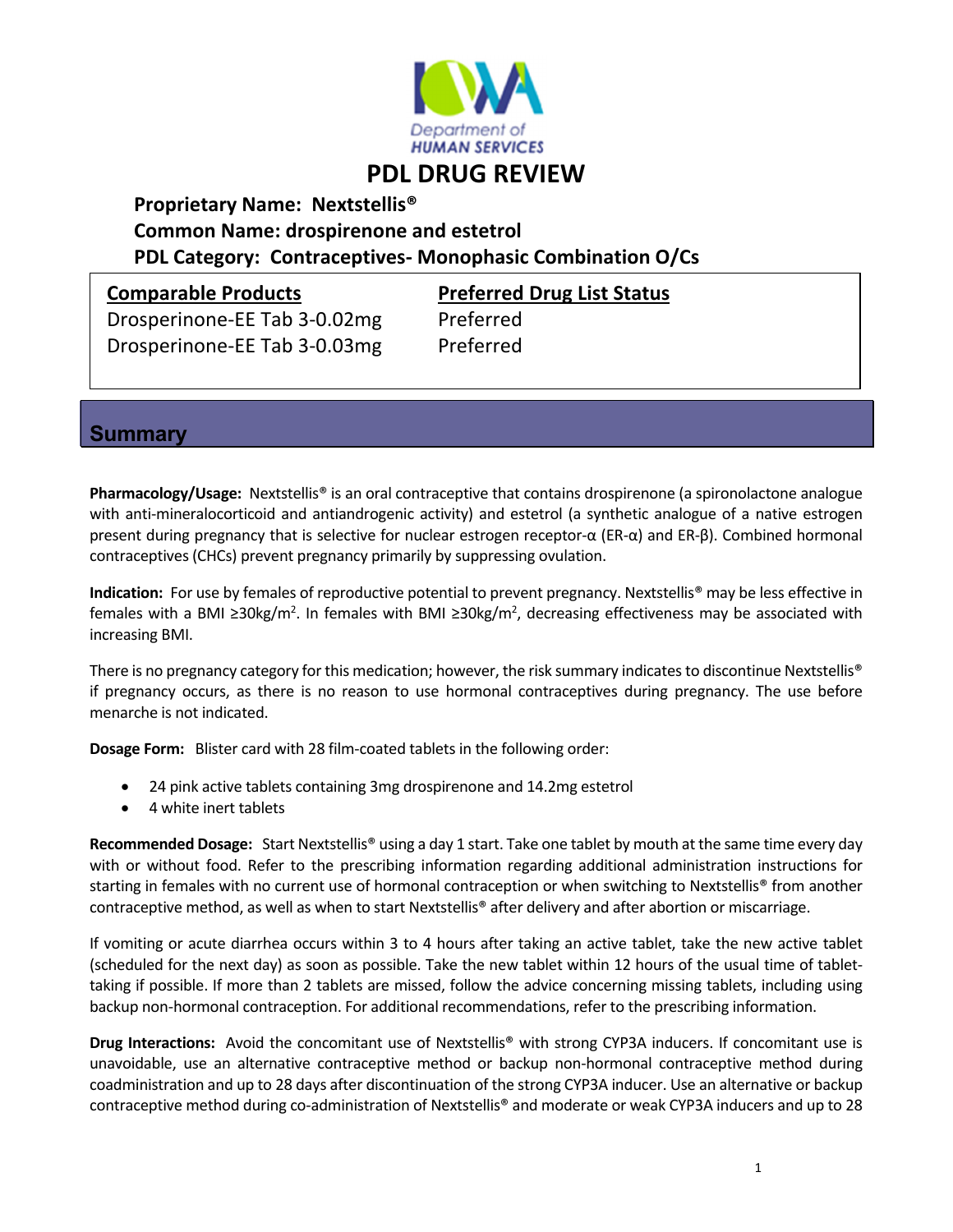days after discontinuation of the CYP3A inducer, unless the prescribing information of the specific inducer indicates there is no clinically significant interaction with Nextstellis®.

Consider monitoring serum potassium concentration in patients who take a strong CYP3A4 inhibitor long‐term and concomitantly with Nextstellis®.

Separate the time of administration of Nextstellis® and drugs that may reduce the absorption of Nextstellis®.

Increase the frequency of glucose monitoring and increase anti‐diabetic drug dosage, as needed, based on glucose levels if using Nextstellis® with anti-diabetic drugs, as concomitant use may reduce the blood glucose lowering effect of the anti‐diabetic drugs.

Monitor serum potassium concentration in females at increased risk for hyperkalemia if take Nextstellis® concomitantly with drugs that may increase potassium concentration.

The concomitant use of Nextstellis® may decrease lamotrigine exposure, which may reduce the efficacy of lamotrigine. Adjust lamotrigine dosage as recommended.

Concomitant use of Nextstellis® with systemic corticosteroids may increase the exposure of certain systemic corticosteroids, which may increase the risk of corticosteroid‐related adverse reactions. Consider more frequent monitoring for corticosteroid adverse reactions when used concomitantly with Nextstellis®.

Concomitant use of Nextstellis® may increase thyroid‐binding globulin concentration. Monitor thyroid‐stimulating hormone (TSH) level and follow the recommendation for thyroid hormone replacement per its prescribing information.

**Box Warning:** Nextstellis® has a box warning regarding cigarette smoking and serious cardiovascular events. Cigarette smoking increases the risk of serious cardiovascular events from combined hormonal contraceptive (CHC) use. This risk increases with age, especially in females over 35 years of age, and with the number of cigarettes smoked. For this reason, CHCs, including Nextstellis®, are contraindicated in females who are over 35 years of age and smoke.

Common Adverse Drug Reactions: Listed % incidence for adverse drug reactions= reported % incidence for drug (Nextstellis®) in study C302. Please note that there was no placebo data in the prescribing information to compare *with.* The most frequently reported adverse events included any adverse reaction (58.1%), mood disturbance (10.9%), bleeding irregularities (9.7%), breast symptoms (5.3%), headache (4.8%), dysmenorrhea (4.1%), weight increased (3.3%), acne (3.2%), and libido decreased/lost (1.3%).

Nextstellis<sup>®</sup> is contraindicated in females with conditions that predispose to hyperkalemia (e.g. renal or hepatic impairment, and adrenal insufficiency). Nextstellis<sup>®</sup> contains drospirenone, which has anti-mineralocorticoid activity, including the potential for hyperkalemia in high-risk females, comparable to a 25mg dose of spironolactone. Most females who developed hyperkalemia in the clinical development studies of Nextstellis® had only mild potassium elevations and/or isolated increases that returned to normal while still on study medication.

Monitor blood pressure periodically and stop Nextstellis® if blood pressure rises significantly. In addition, carefully monitor females with prediabetes and diabetes who are using Nextstellis®, as it may decrease glucose tolerance. And, consider alternative contraception for females with hypertriglyceridemia. Females with hypertriglyceridemia, or a family history thereof, may have an increase in serum triglyceride concentrations when using Nextstellis®, which may increase the risk of pancreatitis.

Studies suggest an increased risk of developing gallbladder disease among CHC users and use of CHCs may also worsen existing gallbladder disease.

Increase the dosage of thyroid hormone replacement therapy as needed in females taking Nextstellis®.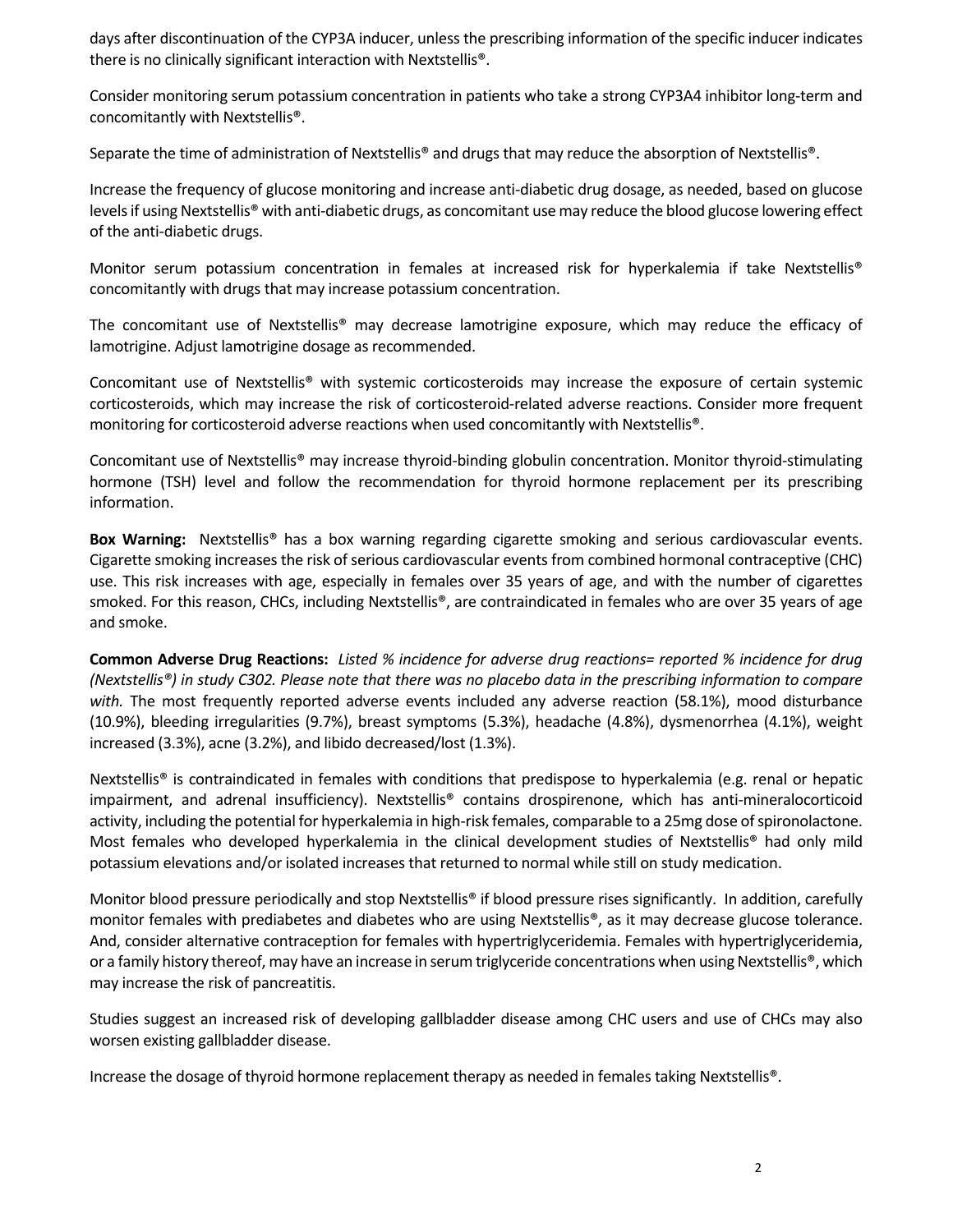Females using Nextstellis® may experience unscheduled bleeding and spotting and may experience absence of scheduled bleeding, even if they are not pregnant.

Monitor females with a history of depression and discontinue Nextstellis® if depression recurs to a serious degree.

A causal relationship between the use of CHCs and the development of cervical cancer and intraepithelial neoplasia has not been clearly established. In observational studies, the use of oral hormonal contraceptives in females for 5 years or more, compared to females who did not use oral hormonal contraceptives, was associated with an increased risk of cervical cancer and intraepithelial neoplasia. In these studies, the use of oral hormonal contraceptives in females for 10 years or more, compared to females who received oral hormonal contraceptives for 5‐9 years, was associated with an increased risk of cervical cancer and intraepithelial neoplasia.

Avoid Nextstellis® in females with hereditary angioedema. Exogenous estrogens may induce or exacerbate symptoms of hereditary angioedema.

Avoid Nextstellis® in females with a history of chloasma gravidarum or increased sensitivity to sun and/or ultraviolet radiation exposure. Chloasma may occur with Nextstellis® use, especially in females with a history of chloasma gravidarum.

**Contraindications:** In females who develop or are known to have the following conditions:

- A history of, increased risk for, or current arterial or venousthrombotic/thromboembolic disease. Examples include females who are known to
	- o Smoke, if 35 years of age and older
	- o Have current or history of deep vein thrombosis or pulmonary embolism
	- o Have cerebrovascular disease
	- o Have coronary artery disease
	- o Have thrombogenic valvular or thrombogenic rhythm disease of the heart
	- o Have inherited or acquired hypercoagulopathies
	- o Have uncontrolled hypertension or hypertension with vascular disease
	- o Have diabetes mellitus with hypertension or end‐organ damage; or diabetes mellitus of >20 years duration
	- o Have migraine headaches with aura
- Current or history of a hormonally-sensitive malignancy (e.g. breast cancer)
- Hepatic adenoma, hepatocellular carcinoma, acute hepatitis, or severe (decompensated) cirrhosis
- Use of hepatitis C drug combinations containing ombitasvir/paritaprevir/ritonavir, with or without dasabuvir, due to the potential for ALT elevations
- Abnormal uterine bleeding that has an undiagnosed etiology
- Renal impairment
- Adrenal insufficiency

#### **Manufacturer:** Mayne Pharma

**Analysis:**  The efficacy of Nextstellis® was assessed in a prospective, multicenter, open‐label, single‐arm one‐year study in North America that included 1,674 females between the ages of 16 to 35 years. The mean age of included patients was 25.8 years, the mean BMI was 25.8kg/m<sup>2</sup>, and 70.1% were Caucasian. Females with a BMI between 30 and 35kg/m<sup>2</sup> accounted for 22.3% of the study population. Females with a BMI >35kg/m<sup>2</sup> were not enrolled in the study.

A total of 26 on‐treatment pregnancies occurred in 1,524 females, contributing 12,763 at‐risk cycles. The overall Pearl Index was 2.65 per 100 woman‐years of use. The following table, adapted from the prescribing information, lists the Pearl Index (PI) by BMI subgroup. Note a trend of decreasing effectiveness with increasing BMI was observed in the study.